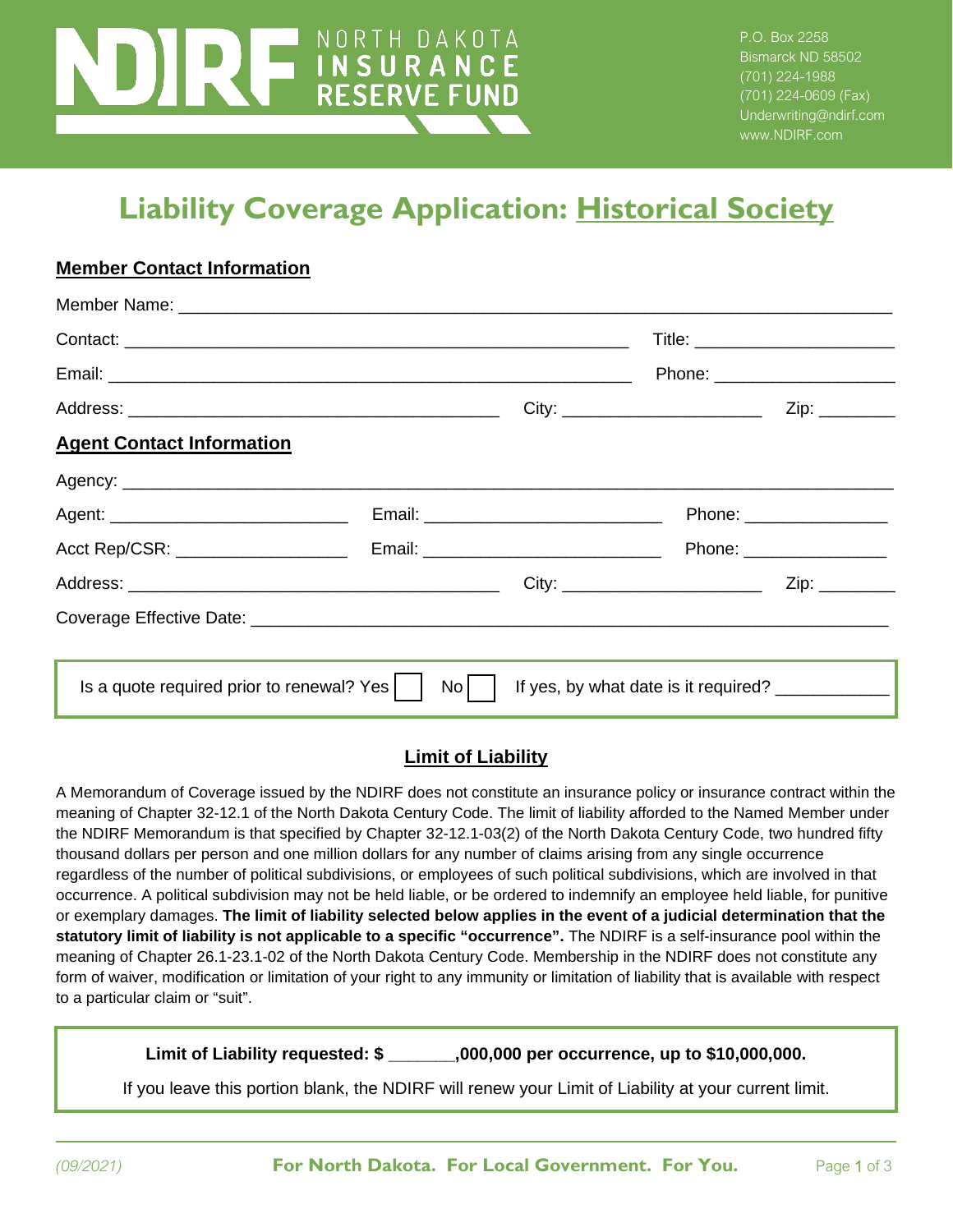## **Premises and Operations**

 $\overline{a}$ 

|                 | <b>Instructions:</b> Complete only those items that apply to your entity or Additional Covered Parties.             |
|-----------------|---------------------------------------------------------------------------------------------------------------------|
|                 | 1. Attach a copy of the Historical Society's financial statement.                                                   |
| 2.              | Do you own or operate parks and playgrounds? Yes<br>No                                                              |
|                 | 3. Number of camping spots: __________                                                                              |
|                 | Do they have water, sewer, or electric hookups? Yes<br>No <sub>1</sub>                                              |
|                 | 4. Provide square footage and total gross receipts of:                                                              |
|                 |                                                                                                                     |
|                 |                                                                                                                     |
| 5.              |                                                                                                                     |
|                 | 6. List and explain events and fundraisers below and include gross receipts for each.                               |
|                 |                                                                                                                     |
|                 |                                                                                                                     |
|                 |                                                                                                                     |
|                 |                                                                                                                     |
| $\mathcal{L}$ . | Does the Historical Society receive proof of liability for events put on by Other(s)? Yes<br>No                     |
| 8.              | Offices – Square footage: ___________                                                                               |
|                 |                                                                                                                     |
|                 |                                                                                                                     |
|                 | 10. Is Unmanned Aircraft Systems (UAS)/drone coverage requested? Yes<br>No <sub>1</sub>                             |
|                 | If yes, please complete the UAS/Drone Questionnaire at www.ndirf.com>Member Services>Applications.                  |
|                 | 11. Chemical application - Gross receipts: \$                                                                       |
|                 |                                                                                                                     |
|                 | 12. If no auto policy, hired and nonowned auto - Cost of hire: \$ ____________ Number of employees: _______         |
|                 |                                                                                                                     |
|                 | 14. Are alcoholic beverages sold by the Member and/or any of the Additional Covered Parties? Yes<br>No <sub>1</sub> |
|                 | Gross receipts: \$                                                                                                  |